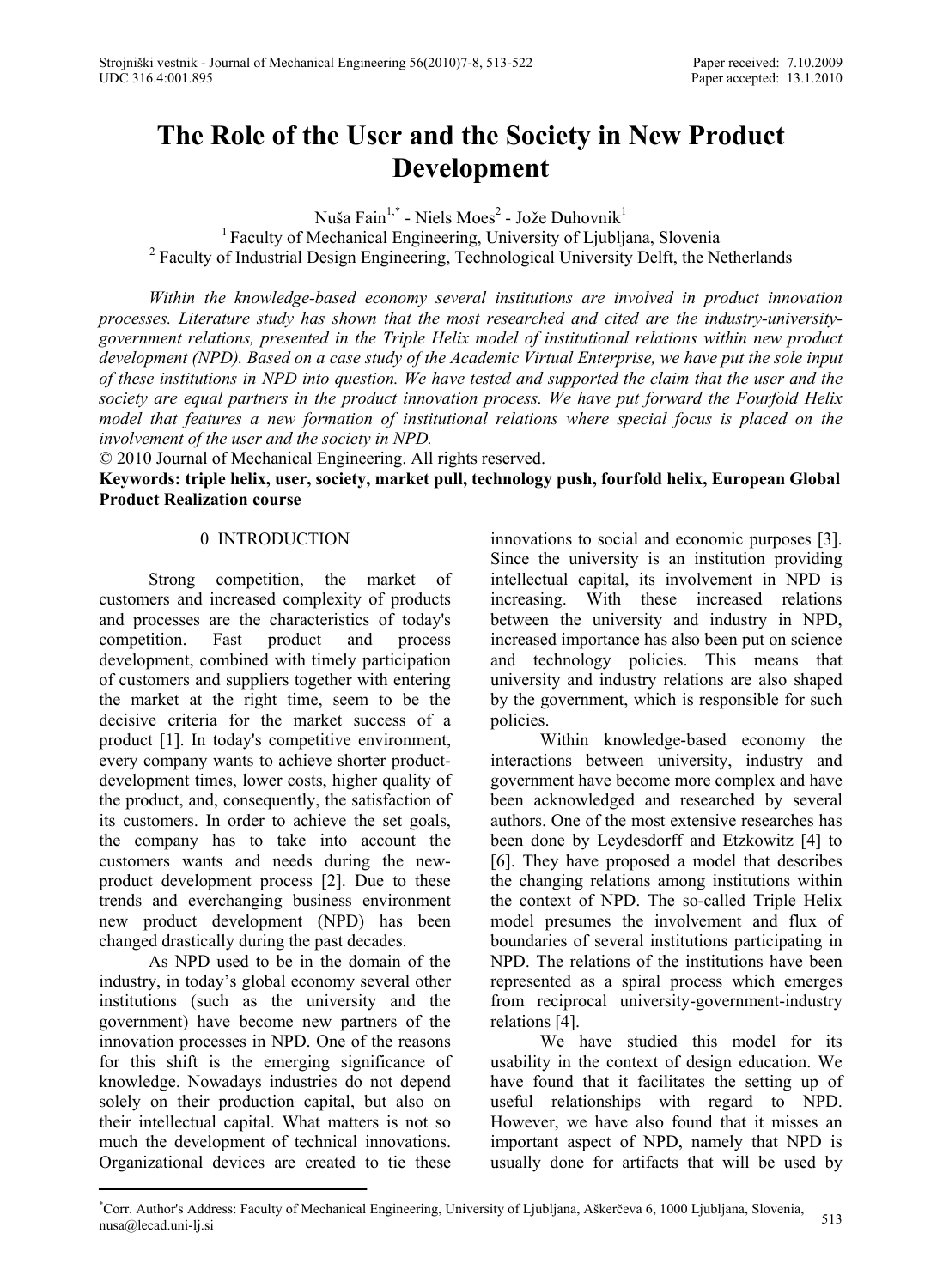human beings and therefore, the processes and interactions within NPD need to be considered by the user. In industrial design engineering this has been manifested in the concept of Human Centered Design (HCD).

In this paper we will first elaborate on the Triple Helix relations as proposed by Leydesdorff and Etzkowitz [4] to [6]. We will show that this model does not sufficiently recognize (i) the role of the user and (ii) several important aspects of society. We will then present the research which explores the proposed reorganized model in the field of industrial design engineering education.

## **0.1 Triple Helix Relations in a Knowledge-Based Economy**

The Triple Helix as a model of universityindustry-government relations is proposed to be a key component of any future national or international innovation strategy [7]. It postulates that the interaction between university, industry and government is the key to improving the conditions for innovation in a knowledge-based society [8]. It is a spiral model of innovation that elaborates the reciprocal relationships of different institutions that are active in the innovation process. The three institutions are presented as three interacting helices that jointly perform NPD processes (Fig. 1). The spiraling form of the Triple Helix relations represents the interactions taking place among the three institutions in order to improve the local economy through NPD [8]. The industry acts as the centre of production, the government is the source of contractual relations that guarantee stable interactions between the three, and the university is a source of new knowledge and technology, the generative principle of knowledge-based economies [8]. The three institutional spheres (public, private and academic) are now more and more involved in a pattern of spiraling links that emerge in various steps in the process of innovation [9]. Their relations are relatively equal, but interdependent and they overlap as the institutions take the role of the other.

A Triple Helix regime (Fig. 1) typically begins when the university, the industry and the government enter reciprocal relationships, where each institution aims at enhancing the performance of the other [8]. Several important

dimensions of institutional cooperation are outlined by the model.



Fig. 1. *University-Industry-Government relations within the Triple Helix [8]* 

The first dimension of the Triple Helix is the internal transformation in each of the helices/institutions, such as the development of lateral ties among companies through strategic alliances or an assumption of an economic development mission by universities [10]. The second dimension is the influence of one helix upon another. The Slovenian government has, for example, in recent years introduced several schemes for promoting technological development in industry. Industrial research in pre-competitive and near-market areas is subsidized, with special bonuses for co-operations between manufacturing firms, but also between industry and science [11]. The third dimension is the creation of a new overlay of trilateral networks and organizations from the interaction among the three helices, formed for the purpose of developing new ideas and formats for new product development [10]. Centers of Excellence are examples of these networks. Mostly funded by government resources, they are corporate entities, with a view to adequately manage their intellectual property and investing in the development of promising new research avenues.

The entrepreneurial university retains the traditional academic roles of social reproduction and extension of certified knowledge, but places them in a broader context as part of its new role in promoting innovation [8]. Industry, on the other hand, supports university research by extending it beyond technical innovation.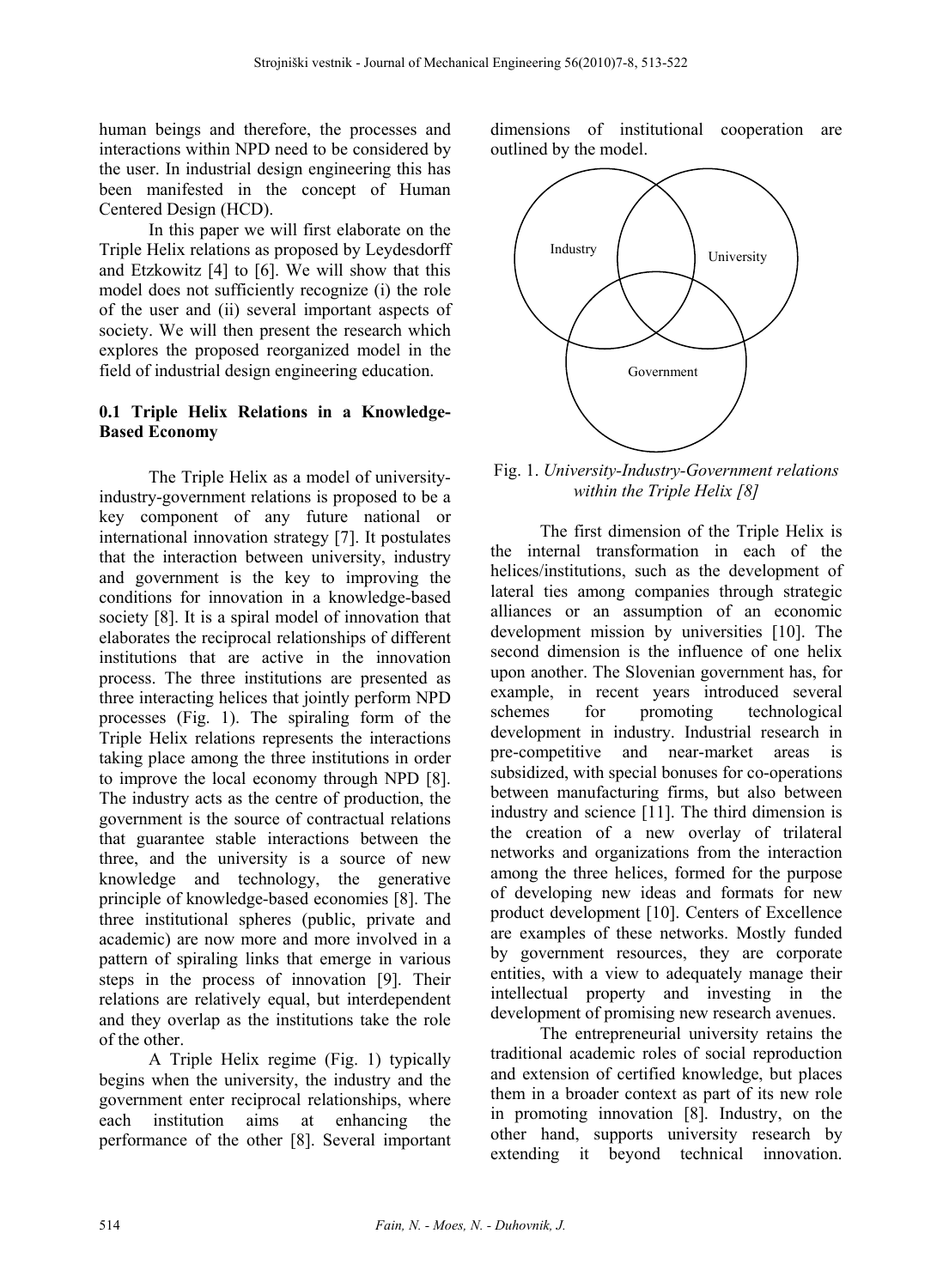Scientific research is becoming increasingly relevant for socio-economic development. Consequently, governmental policies affecting the innovation process change their strategies in promoting R&D and other entrepreneurial activities to fulfill the "society-centered" forms of governance, which presume the involvement of sectors other than state (such as markets, the society and other non-state actors) in governing the public domain [12].

Although Triple Helix interactions are usually a necessary condition for innovation, they are often not a sufficient condition [13]. As proposed above, the innovation processes are becoming more complex and the involvement of the user is both, necessary and natural in the innovation processes within the knowledge-based economy. At the same time all the participating institutions within the innovation process are part of the society that shapes them and reshapes their relationships.



Fig. 2. *The Fourfold Helix relations within NPD process*

We propose a new framework (Fig. 2) of university - industry - government relations, where the user is put into the center of innovative relations among the studied institutions and where the society as a whole is the institution binding all of the actors together.

# **0.2 The Role of the User and Society in NPD**

In its broadest sense, innovation is about creating a climate or culture which promotes

implementation of productive change in order to improve the wealth creating capacity of society [14]. In this sense, it is an idea, practice, or object that is perceived as new by an individual or some other unit of adoption [15]. If we follow this definition and presume that innovation is about social and cultural change, then it follows that change, and the circumstances leading to the adoption and ultimate success of those changes will take place within unique systems and cultures – the society.

As stated in [16], the adoption of innovation is a decision of the user to make full use of a new idea as the best course of action. This, consequently means that the society, and more specifically, the users of products, will have the highest effect on the success of innovations. Their adoption rate – the speed with which an innovation is adopted by the members of a social system  $[16]$  – will dictate (1) the diffusion of an innovation into the society and (2) its success rate.

If, on the other hand, innovation is limited only to the diffusion into society, whereby the adoption of innovation is disregarded, only the Triple Helix relations are relevant. Diffusion is the process through which an innovation is communicated through certain channels (i.e. marketing, word of mouth, etc.) over time, among the members of the social system [17]. The three institutions of the Triple Helix are the communicators in the diffusion process. They push the innovation onto the market, whereas the acceptability and the speed of adoption of the innovation are not in their domain. The market point of view, where the user is the key player, is disregarded by the Triple Helix model. The importance of the involvement of the user and the society in the NPD is presented in Fig. 3.

Empirical research in a number of fields has shown that users are frequently the first to develop and use the prototype versions of what later become commercially significant new products and processes [18]. Although most of the users that innovate are "lead users", meaning they are at the leading edge of market trends, many of the novel products they develop for their own use will appeal to other users and could provide the basis for the products manufacturers might wish to commercialize [19]. As stated in [20], users (1) can be the source of incremental technical changes, (2) can develop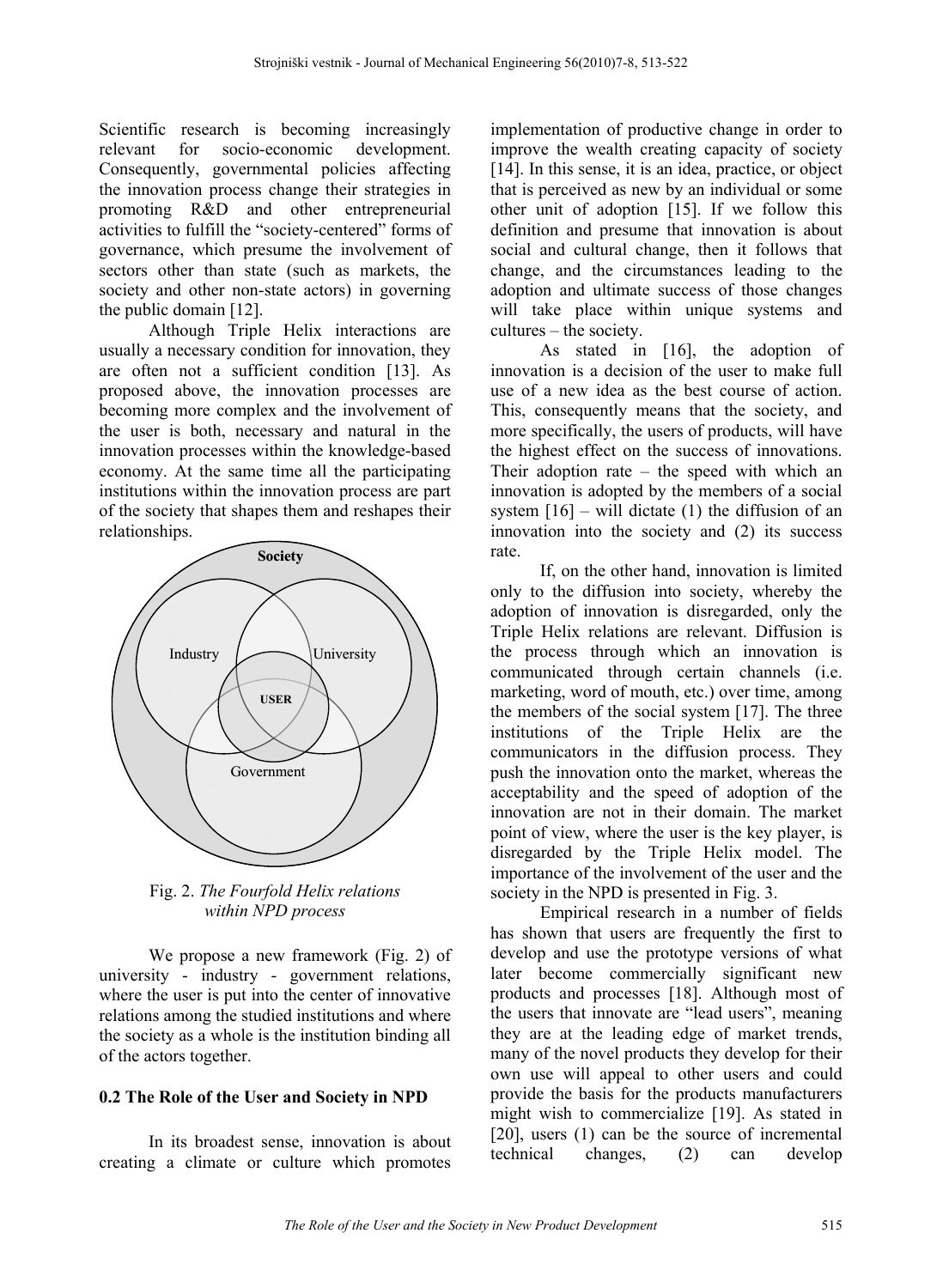unconventional design solutions or (3) can find and test new applications of a product. Since products are always culturally evaluated, users in the widest sense always play a role in innovation. Their role is essential in the early development and diffusion phases of an innovation [21]. In many cases technical improvements are realized during the diffusion phase (the phase of product commercialization and adoption) by user feedback or by re-invention by the user.

User practices and the wider socioeconomic environment are strongly related. Society may directly influence user-relevant characteristics of any technology [21].

According to [18] user innovation occurs when (1) a local community has unique needs and (2) when it is cheaper to invent anew than it is to search for and acquire a needed innovation that may exist elsewhere. To be able to use new technology successfully, many changes in user practices and the socio-economic environment may be required [13]. The social, the economic and the cultural aspects of the wider context are crucial for the innovation to be successful.



Fig. 3. *The importance of the user in NPD*

Therefore, the user is, on one hand the source of innovation and on the other, the evaluator of new products. Being a part of the wider society, neglecting this perspective might lead to NPD failure. According to [22], industry can only be successful if it is embedded in a healthy society. When a society is considered to be healthy, the following conditions are fulfilled: (1) education, health care, and equal opportunity are essential to a productive workforce; (2) safe products and working conditions attract customers; (3) efficient utilization of land, water, energy and other natural resources makes business more effective; (4) good government, the rule of law, and property rights are essential for efficiency and innovation; (5) strong regulatory standards protect both, customers and competitive companies from exploitation; and (6) a healthy society creates an expanding demand for business, as more human needs are met and aspirations grow [22]. A healthy society therefore, needs universities, industries, governments and users to properly function. There are two main aspects that we address in this research. First, we test the Triple Helix model on a practical case of NPD to research the institutional relations that are formed during that process. Secondly, we test the assumption that the user acts as an equal institution in these relations within NPD. In this way, we intend to investigate the proposal of extending the Triple Helix model into a Fourfold Helix of institutional relations in NPD. It is imperative that the institutions involved in innovation effectively capture unmet needs, continuously validate technology assumptions with customers and combine the technical and marketing functions in order to achieve NPD success.

The research questions are as follows:

- 1. Does the involvement of the user and the society reshape institutional relations in product innovation processes, proposed by the Triple Helix model? If so, how are these relations reshaped by the involvement of the user and the society?
- 2. Is the user an equal partner in the reshaped relations of NPD?
- 3. Should the user and the society be added to the Triple Helix model, thus forming a Fourfold Helix?

According to the constructs identified in the literature review presented, we will analyze how the institutional boundaries are being reshaped in product innovation processes on a case of an Academic Virtual Enterprise (AVE), embodied in the European Global Product Realization (EGPR) course. We will study all four institutions that are proposed to be a part of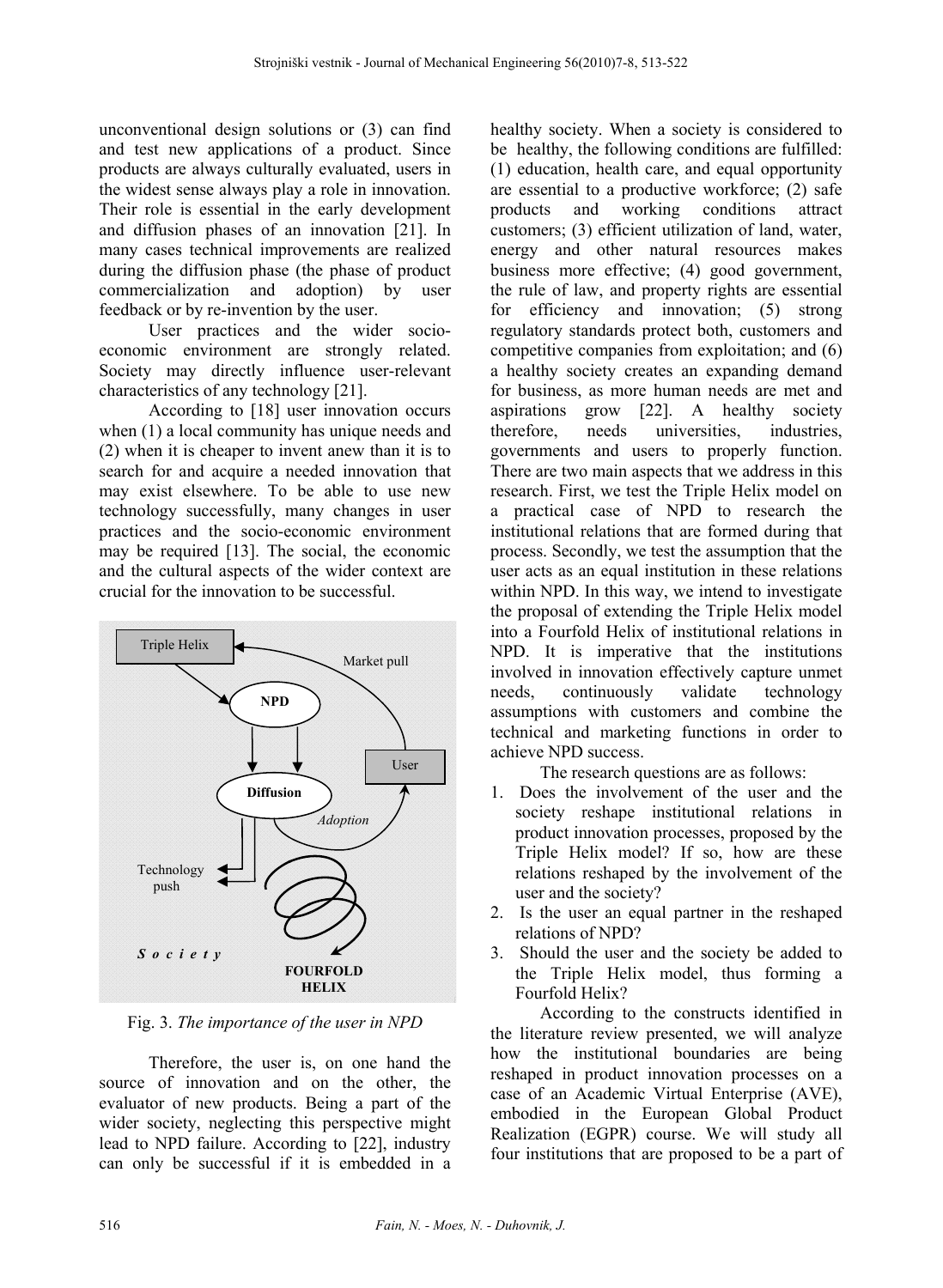the innovation process within the selected course and their relations. Our objective is to present the role of the user and the society within these institutional relations. The theoretical focus is placed on the Triple Helix model and its enhancement with the society perspective, whereby the unit of analysis is the EGPR course implemented into design education of several European Universities.

There were several criteria taken into account when choosing a design course instead of a real-life NPD project for the case study. First of all, there was a need for a case study where the Triple Helix relations were present and the NPD process involved a common consumer product. Although the involvement of the university and the government in NPD is increasing and becoming more relevant, the majority of NPD projects is still strictly in the domain of the industry, whereby most of the innovative processes are done within business to business environment. The EGPR course presumes and supports the involvement of all the relevant stakeholders and its final result is a product intended for the consumer market. Second, the NPD processes within the EGPR course are conducted according to real-life design practice in order to enable the development of good designers. Finally, the rapid developments in design practice call for proactive educational responses. Design education should enable students to aquire the necessary competences that will allow them to face challenges yielded by new trends in current real-world design problems when they become professional designers. Experience shows that many graduates cannot cope with such NPD practice. According to this presumption, the EGPR course was formed as an application of AVE, with the notion to put the students into the real-life NPD environment. As such, it is presumed to be suitable to investigate the institutional relations arising from the NPD practice.

#### 1 RESEARCH METHODOLOGY

To analyze the value of the Fourfold Helix framework, case study methodology was chosen. A case study maps real-world data onto an abstract, general framework, and expresses it in terms of a detailed substantive argument, which is in effect a theory [23]. The case study is suitable to answer questions like "how" and "why", whenever the empirical analysis focuses on reallife context [24]. Since the present work aims at identifying how the involvement of the society and the user in innovation processes reshapes the institutional relationships within the Triple Helix model, it will be necessary to conduct an explanatory study.

To increase the validity of the conclusions, the "quasi judicial" (QJ) method of case study will be used. It relies on assessing and weighing the evidence provided on a case-study for its causal arguments. In contrast to other case methods, it uses a systematic inductive procedure to construct arguments about a specific case and tries to establish the causal connections referred to in the substantive arguments used to describe and analyze the case [23].



LEGEND:

C (claim): conclusion

- D (data): relevant empirical data
- Q (modal qualifier): subjectively determined probability that the claim is actually valid
- W (inference warrant): presumptions, rules and theory that support the claim  $(C)$  on the basis of data  $(D)$
- B (background data): contextual information from background that supports the arguments (W)
- R (rejection): conditions under which the arguments would fail

## Fig. 4. *Representation of the QJ method [23] and [25]* discussed

In [25] the author helps codify the "quasijudicial" method by setting forth eight formal steps for applying this method to clinical or social science research (see Fig. 4). These are the following: 1) the initial problems and issues of the case must be clearly stated, 2) background information should be collected to provide a context in which to understand the problems and issues of the case, 3) existing explanations of the case must be evaluated to determine whether they fit the evidence and to discern what they lack, 4) a new explanation should be set forth fixing the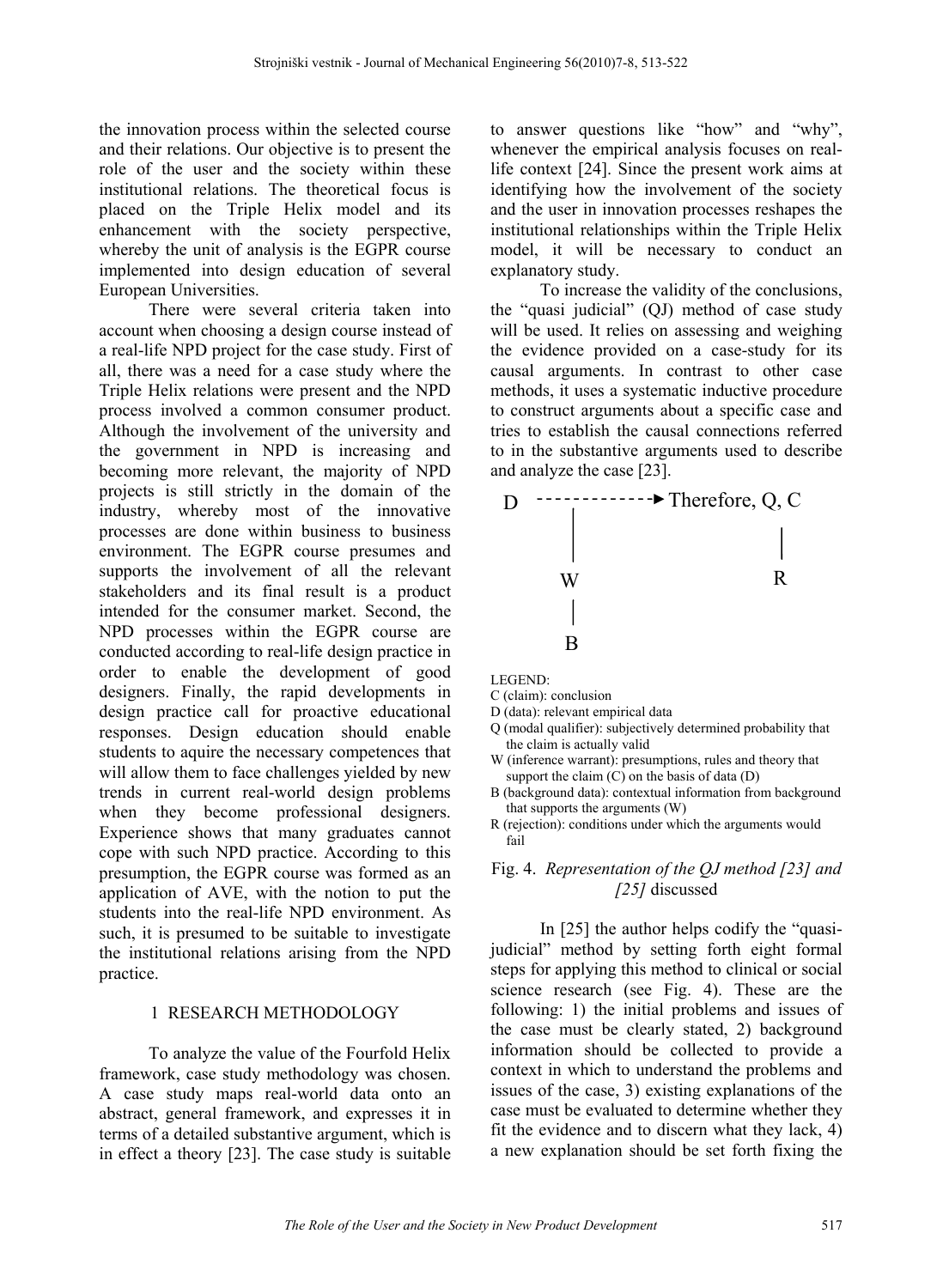problems identified in previous explanations, 5) the sources of evidence and the evidence itself used in the new explanation must be evaluated or "cross-examined," 6) the internal coherence and logic of the new explanation including itscompatibility with the evidence should be critically examined, 7) the conclusions of the new explanation regarding the case must be presented, and 8) the implications of the new explanation for comparable cases must be the elements presented in Fig. 4 the questions are as follows [23] and [25].

These steps can be achieved by posing several questions, which are used to construct or dissect an argument. With regard to:

- C: What are we trying to prove?
- D: What evidence do we have to go on?
- Q: How likely is it that our conclusions are correct?
- W: What entitles us to draw these conclusions from that evidence?
- B: What is the justification for our line of reasoning?
- R: What assumptions are we making?

The pattern of argument revealed by the QJ method may permit findings to be generalized to a class of similar cases and will be used in this paper on the case of the EGPR course, conducted within an AVE.

# 2 COMBINING THEORY AND PRACTICE

The concept of an academic virtual enterprise (AVE) was invented to establish a stimulating learning and working environment for students [27]. It is a project-oriented educational agreement, which is based on volatile alliance of industrial and academic partners for mutual advantages. As a result of a multi-year educational design, an international AVE was set up as a learning environment for an EGPR design course. Together with university educators and company experts, the students of several universities from different countries form the labor capacity of the AVE.

In 2007 five European universities (University of Zagreb, Ecole Polytechnique Federale de Lausanne, University of Liubliana, City University London and Delft University of Technology) and an industrial partner participated in an AVE. The industrial partner provides a problem to be solved by the international teams of students. The AVE connects theoretical knowledge and practice (by combining academic and practical knowledge) to solve a real-life NPD problem. Its main characteristic is the formation of virtual teams of students that only know each other through the video-conferencing meetings. All the communication and work in such an enterprise is done with the help of IT technologies, as the participants are located in different parts of the world.

The goal of EGPR courses is to enable students to develop abilties that are needed to solve complex real-life NPD problems, to generate product ideas and forward them to the status of a working product prototype and to manage their knowledge inquiry and skill development for their future work as professional designers [27]. Through the EGPR course the students work in multicultural, multinational and multidisciplinary teams with the objective to solve a global product development problem using the knowledge acquired during the EGPR course, the knowledge learned during other courses at their universities and information provided by the industrial partner [28].

EGPR is a one-semester course for Master of Science level students. It comprises several steps, such as market analysis, financial issues, product specifications, vision formation, concept generation, concept solution, materialization, prototyping and testing [28]. Teams are formed in such a manner that each team consists of several students from each of the participating universities. Therefore, students's profiles within a team are very different, which has the advantage of providing complementary knowledge and expertise that are needed for the development of a global product. On the other hand, it poses a problem of handling the discrepancies not only in skills and expertise but also in view points about the same subjects [28].

One of the advantages of this course is that the students can engage in more risky activities than the present industries, because of their supporting learning and developmental objectives. In doing so, they put the interactive Triple Helix in action. However, the course also actively considers the user and the wider society in the process of innovation, and in doing so it also implements the proposed fourth helix. As we argued earlier, the relations of the three helices are not enough for a successful innovation process. The user is the center of innovation, as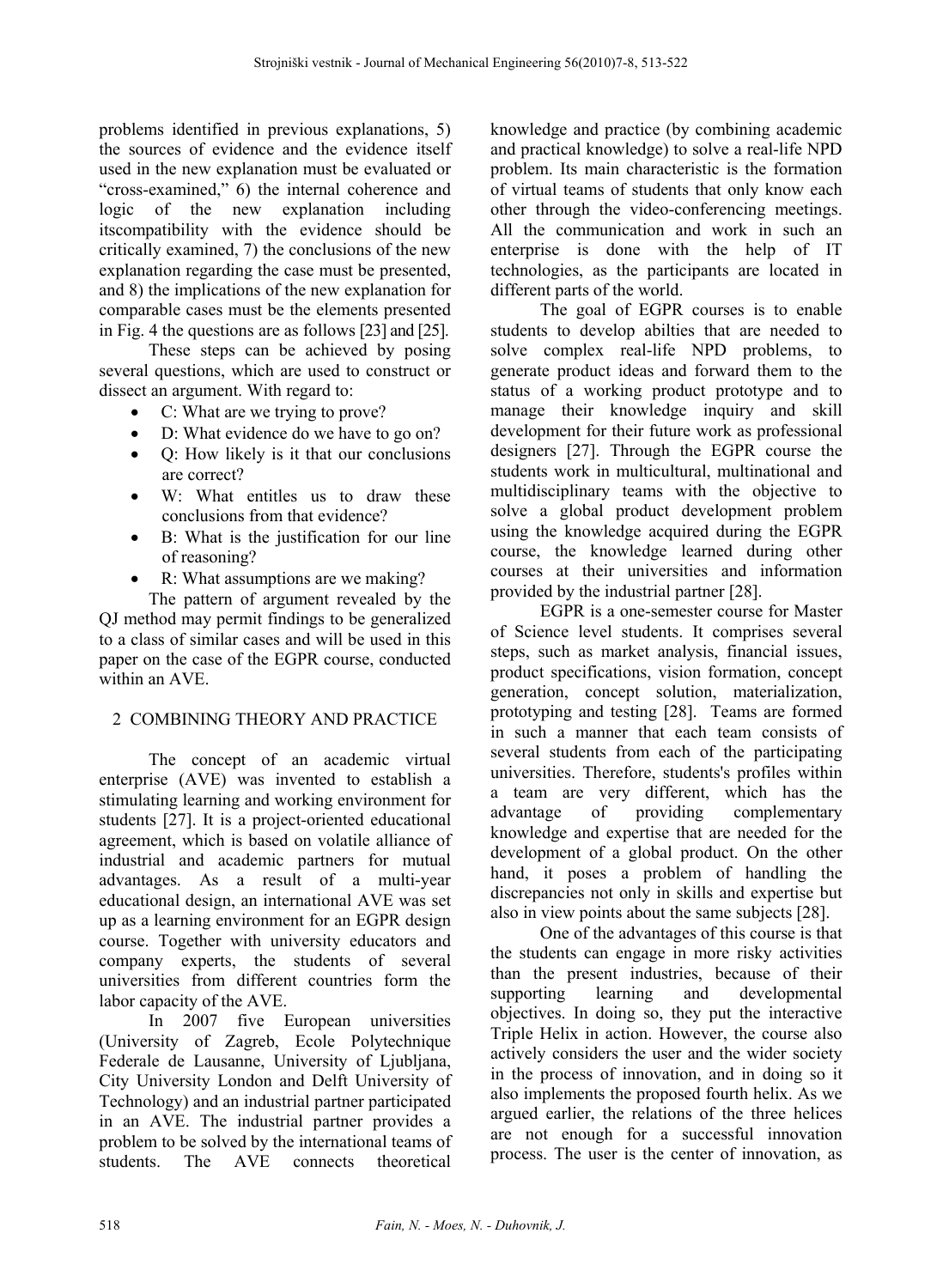he/she is present in every step of the NPD process as an innovator or evaluator of the innovation and therefore, affects all three helices in innovation. The user is also part of the wider society, and in constant interaction and relation with the three institutions (government, university, industry). Together they form a society that can only be healthy and progressive when all the spheres are in creative and constructive relations. The students of the EGPR course take these relations into account and put them in to use to produce innovations that are creative, socially and environmentally acceptable and provide a competitive advantage for the company (Fig. 5).

The AVE has a specific organizational framework where cooperation and the flux of boundaries between different institutional spheres are enabled to provide the best possible innovation output. The university provides theoretical and practical knowledge on innovation strategies, policies and the competitive environment, enabling students to design a product that is suitable for the involved company. The student teams are introduced to various facets of global product realization through selected lectures by experts from both, academic and industry sectors. Lectures balance between practical and theoretical issues in order to provide the students with efficient tools to deal with global product development projects in a structured way [28].

From the educational point of view, design is mainly characterized by the need to combine theoretical knowledge and practical skills [26]. A strategy of paralleling theory and practice

(students should learn about design and how to design), as proposed by the Triple Helix relations, should therefore, be adopted in teaching design. The EGPR course does that with (1) parallelling academic lectures and strong theoretical knowledge with product development in EGPR project, and (2) involving the application of intensive practical skills.

The EGPR course is also regarded as an opportunity for a closer cooperation between the university and industry [29]. The relation is seen primarily in providing students with a real life problem that they can solve with designing an appropriate product. Consequently, the solution provides an opportunity for the participating industry, as all the activities necessary in NPD (from market analysis to prototyping) are executed by the participating students. In a constant search for new market opportunities and developmental potentials companies certainly support the EGPR course [29]. Both, short term benefits and long term advantages for the future are expected. The industrial partners present a real-life problem for the products to be developed and provide the information and data about the existing models in the comparable families of products. Their practice of product development allows the students to deepen their understanding of problem analysis, product development processes, to improve their professional skills and also to gain experience in multi cultural, multi national and multi disciplinary cooperation. The students are thebridge between the academic knowledge and industrial application [28].

| <b>D1</b> : NPD problem is defined by                                                                                                                                                                                                                               |                                                                                                                                   | $\blacktriangleright$ Therefore, Q1 presumably, C1: there are fourfold                                                                                    |
|---------------------------------------------------------------------------------------------------------------------------------------------------------------------------------------------------------------------------------------------------------------------|-----------------------------------------------------------------------------------------------------------------------------------|-----------------------------------------------------------------------------------------------------------------------------------------------------------|
| a company<br><b>D2</b> : NPD is performed by<br>students of several European<br>universities<br><b>D3</b> : university curriculum is<br>funded and determined by<br>governments<br><b>D4</b> : product is developed for a<br>specific user group within a<br>market | W1: cooperation of all<br>partners with the user<br>W2: HCD                                                                       | relations within NPD in<br><b>EGPR</b><br><b>C2</b> : the user plays a unique<br>role within the NPD<br>process                                           |
|                                                                                                                                                                                                                                                                     | W3: global trends in design<br><b>B1:</b> literature/papers/publications<br><b>B2</b> : experience<br><b>B3:</b> surveys/research | <b>R1</b> : the design education<br>project is a representation of<br>NPD practice<br><b>R2</b> : equal involvement of all<br>partners as in NPD practice |

Fig. 5. *The Fourfold Helix relations within EGPR*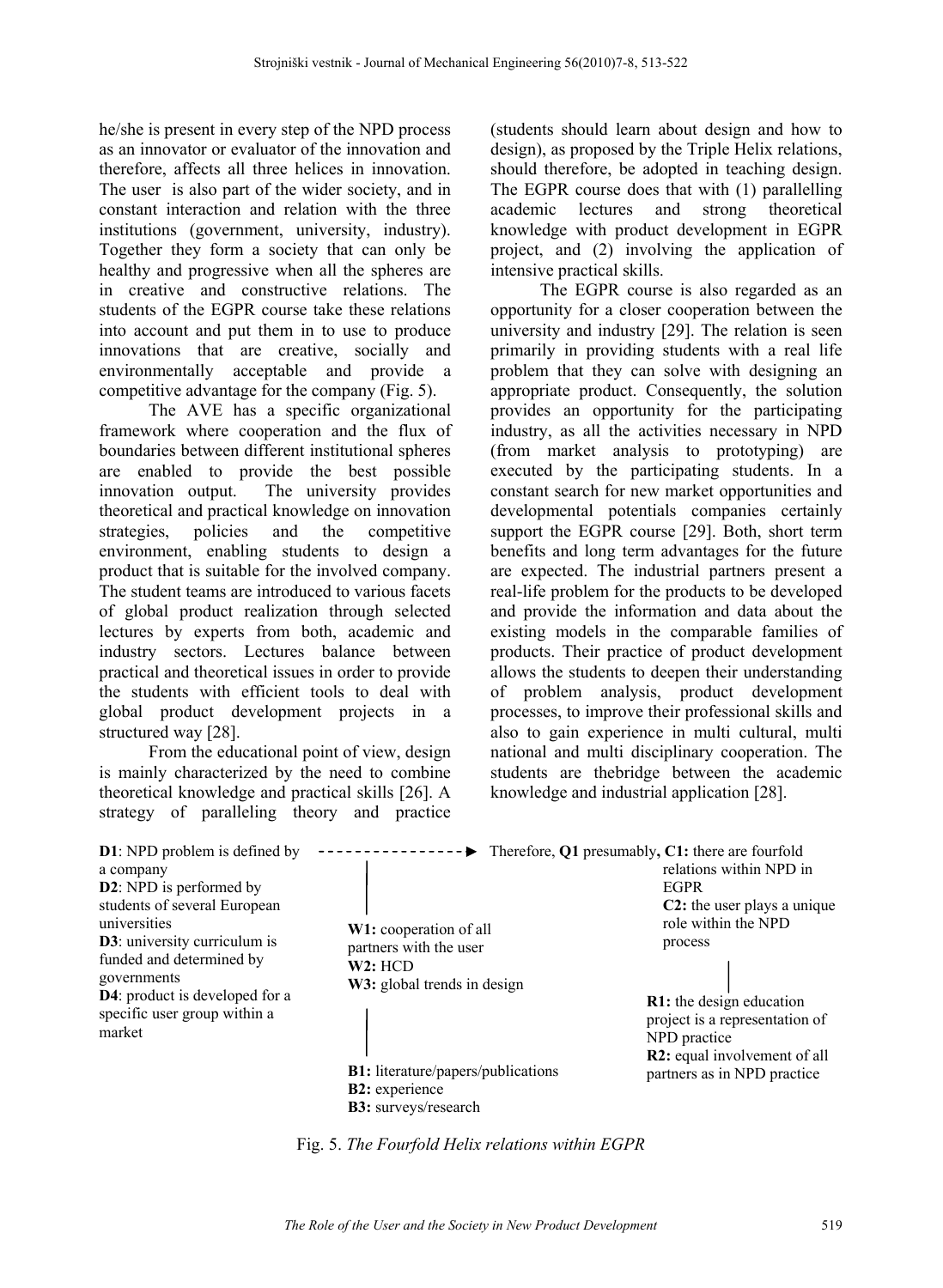In regard to the EGPR course, the involvement of the government is subtle and indirect, but it is present. The government is responsible for providing the rules of the game and also for making new venture capital available to help start new enterprises [8]. As EGPR is a part of a broader curriculum of the participating universities that is supported by governments of all participating countries, the involvement of the governmental institution is not questionable.



Fig. 6. *An example of the final prototype in EGPR 2007*

The role of the society within the EGPR course is, however, more obvious. The fourth helix is an important part of the course of EGPR from the very beginning. The user perspective is introduced from the beginning of student work with market research being done on regional, national and global scale. The design course is in this way not only technology-oriented, but also market-oriented. In 2007, for example, the project task was to develop a technologically and technically advanced Point of Purchase display, which would be used for displaying male grooming products produced by a brand at the premium range (Fig. 6). The display should have emphasized the brands' products and have them presented in such a way that the client understood and felt the brand advertised. In order to be ahead of their competition, the company wanted to offer its customer a display that managed to draw attention of male buyers by incorporating cutting edge technology and creating an interactive male grooming display. This should have helped the company's customers to increase the sales of their products.

Students' work was structured into several consecutive phases, whereby the user perspective was mostly investigated in the first phases – the so called fuzzy front end of the NPD process. During this phase the main concern of the teams was to get an insight into what the market needs regarding the specified product were, what the competition was like and what the trends within the given market were.

With such an analysis, the requirements, important for the next stages of product development, were found. As the assignment process had already been specified by the company involved, further insight into the market needs and company competition was done by a survey including a questionnaire and a focus group. Through the analysis of market trends and with the guidelines discovered from the survey, a list of requirements was put out as an introduction into the idea generation phase. The final result within the fuzzy front end phase were several ideas for the design of male grooming displays. They were further evaluated and developed in the next phases of the project. The main mission of the first stages of student work was therefore, getting to know the market and specifying the requirements that the male grooming display should satisfy to be successful within its target group.

The students did research in all five participating countries, so that the results could be applied on a more global general scale. They did extensive research to explore the market needs and the solutions already available on the market. With the user perspective analyzed they were able to see the user expectations as well as which other factors had to be involved in NPD to obtain a result that was acceptable for the end user. In other words, further socio-economic and sociopolitical aspects of developing new products were well investigated during the course. For example, by testing the acceptability of proposed concepts by various standards and by taking into account the environmental aspects of the society, several indicators of how to keep a healthy society were taken into account.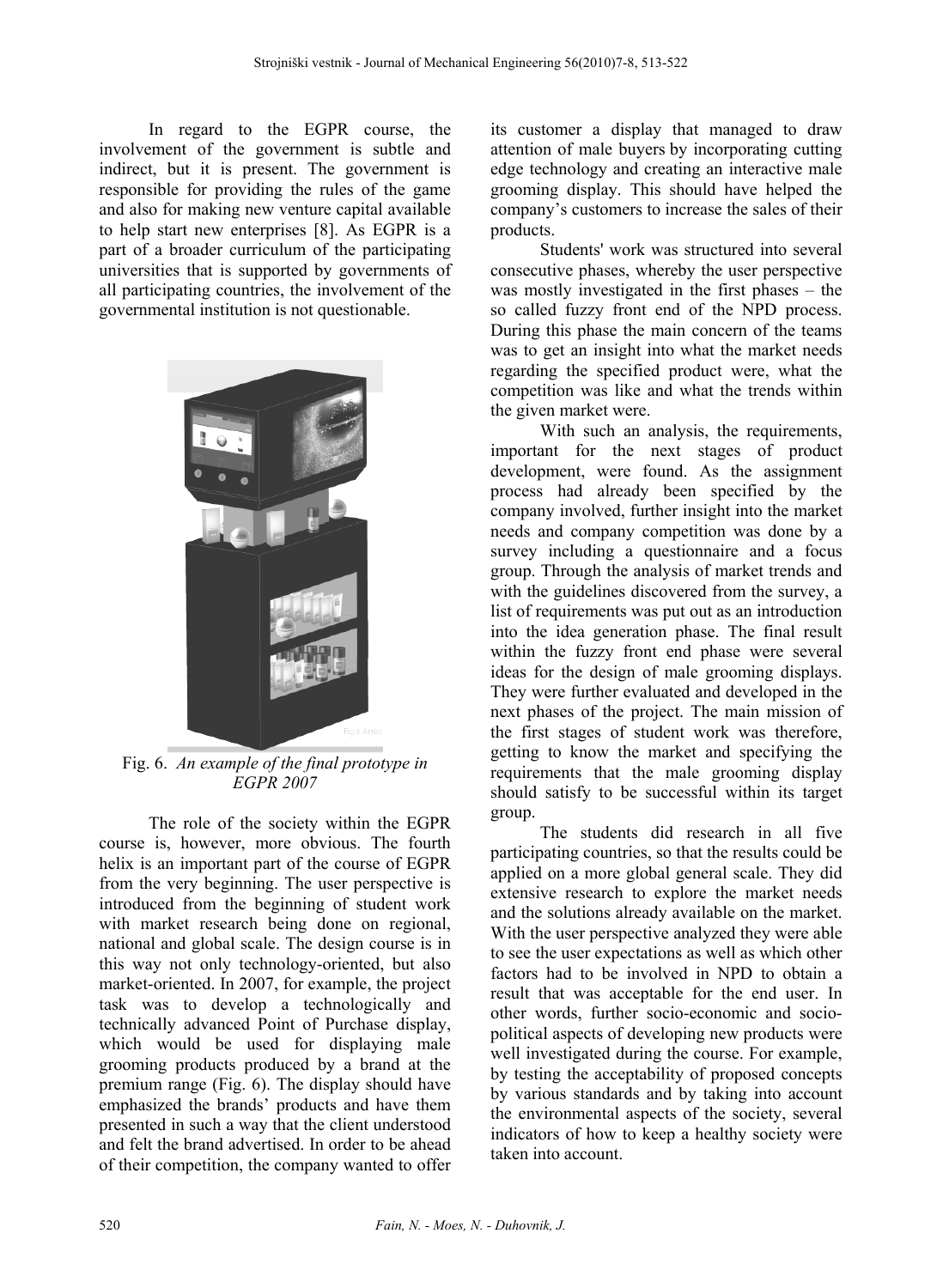#### 3 DISCUSSIONS AND CONCLUSION

In our study we have tested the validity of the Triple Helix model on an Academic Virtual Enterprise. With the QJ method we have found evidence to support our claim, that only university-industry-government relations within NPD processes are not enough for a successful product innovation process. Our proposed Fourfold Helix model that also involves the user and the role of the society in the NPD processes has been supported by empirical evidence. It has shown that technology-push and market-pull strategies need to be a part of NPD processes in order to make them successful. However, the presented case was a study of NPD within an educational area. Moreover, it is a single case study; therefore further research is needed to provide further support for our model.

The main differences between educational and real-life NPD practice that need to be taken into account in regard to our study are mostly related to the NPD processes. Professors at universities tend to teach the ideal case NPD process, meaning that the students go through all the phases of NPD process and consider all the institutions and actors involved in such processes. In practice, however, the environment of the firm and the NPD project needs to be taken into account and several risks need to be considered as well. The NPD process in real environments can go faster and must be cost efficient in order to bring success. Students can make mistakes in their processes that are reflected only in their marks. Furthermore, students can also take more risks and try satisfying user needs that are more complex and less feasible than in real NPD environments.

However, our study has efficiently proven that there are several more institutions than just the Triple Helix ones that significantly contribute to product innovation processes and consequently, provide successful NPD. Therefore, although in need of further confirmation, our Fourfold Helix model can be used as guidance in evolving institutional relations in NPD.

#### 5 REFERENCES

[1] Žargi U., Kušar J., Berlec T., Starbek M. (2009). A Company's readyness for concurrent product and process development. *Strojniški vestnik - Journal of Mechanical Engineering*, vol. 55, no. 7-8, p. 427-437.

- [2] Kušar J., Duhovnik J., Tomaževič R., Starbek M. (2007). Finding and evaluating customers' needs in the product-development process. *Strojniški vestnik - Journal of Mechanical Engineering*, vol. 53, no. 2, p. 78-104.
- [3] Yapp, C. (2000). The knowledge society: the challenge of transition. *Business Information Review*, vol. 17, no.2, p. 59-65.
- [4] Leydesdorff, L., Etzkowitz, H. (1996). Emergence of Triple Helix as a model for innovation studies. *Science and Public Policy*, vol. 25, p. 195-203
- [5] Etzkowitz, H., Leydesdorff, L. (1998). The endless transition: A Triple Helix of university-industry-government relations. *Minerva,* , vol. 36, no. 3, p. 203-208.
- [6] Leydesdorff, L., Etzkowitz, H. (2001). The transformation of university – industry government relations. *Electronic Journal of Sociology*. Retrieved on 22.11.2007, from: http://www.sociology.org/content/vol005.00 4/th.html
- [7] Etzkowitz, H., Leydesdorff, L. (2001). *Universities and the global knowledge economy: A Triple Helix of University – industry - government relations*. Continuum, London.
- [8] Etzkowitz, H. (2003). Innovation in innovation: The Triple Helix of university – industry - government relations. *Social Science Information*, vol. 42, no. 3, p. 293- 337.
- [9] Marques, J.P.C., Caraca, J.M.G, Diz, H. (2006). How can university – industry government interactions change the innovation scenario in Portugal? – The case of the University of Coimbra. *Technovation*, vol. 26, no. 4, p. 534-542.
- [10] Etzkowitz, H. (2002). *The triple helix of university – industry - government implications for policy and evaluation. working paper,* Retrieved on 5.11.2007, from: http://www.sister.nu/pdf/ wp\_11.pdf
- [11] Koschatzky, K., Bross, U., Stanovnik, P. (2001). Development and innovation potential in the Slovene manufacturing industry. *Technovation*, vol. 21, no. 5, p. 311-324.